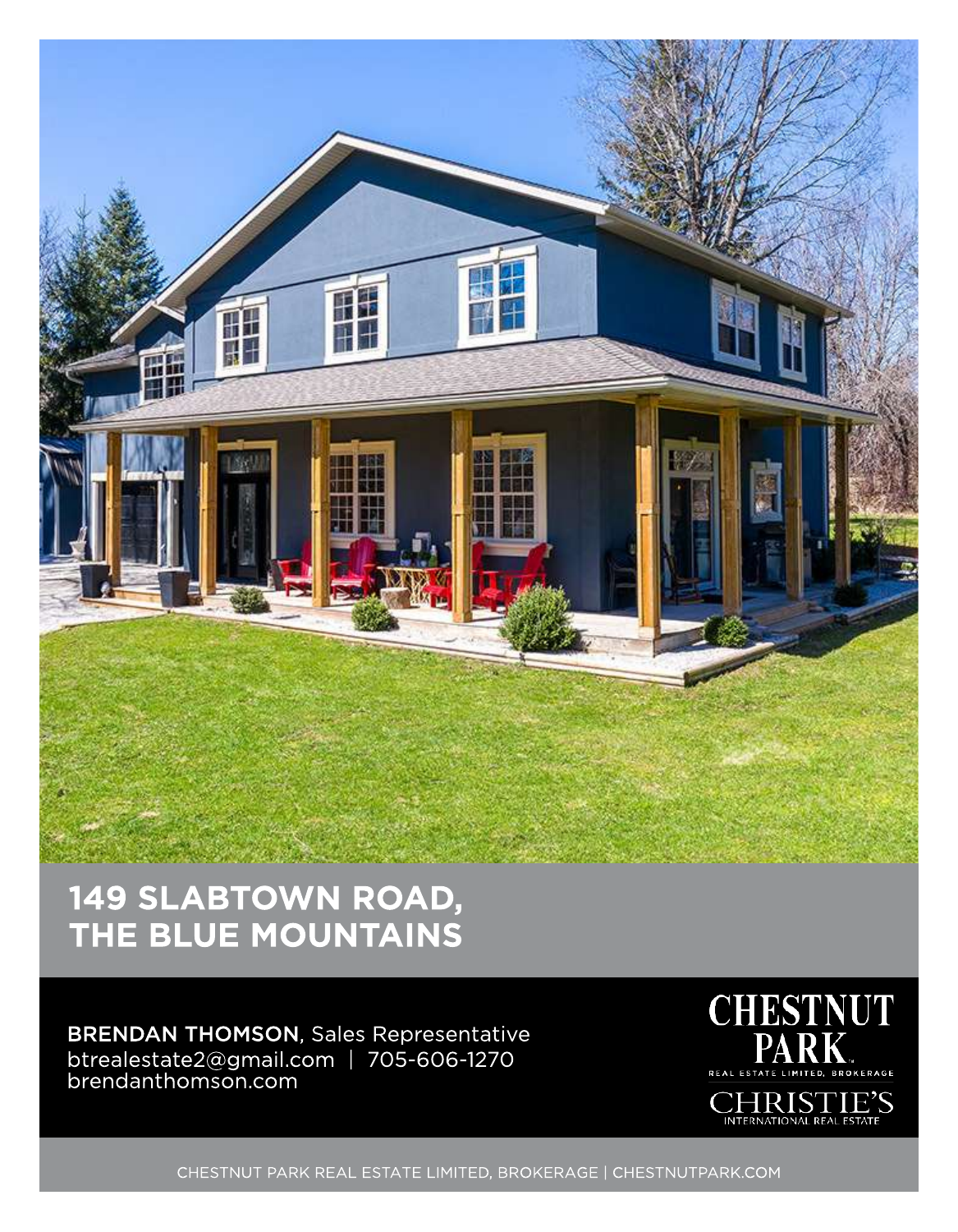

## **SLABTOWN ON THE BEAVER RIVER**

This meticulously maintained 4 bedroom 4 washroom home sits on a 1.18 acre lot, with views across the road from the crystal clear waters of the Beaver River in the quiet neighbourhood known as Slabtown. The home has been lovingly cared for with numerous upgrades, granite countertops, fully equipped custom chef's kitchen with two ovens and 8 burner gas stove, fridge and wine cooler, ideal for entertaining. The home has 2 master bedrooms, radiant heat, A/C, engineered flooring, custom wood ceilings, and numerous nooks for sitting and quiet reading time. The main level is an open concept with contemporary undertones. Huge driveway, 2 oversized garages, hot tub, fire pit and lots of privacy from the day to day grind. A must see for any discerning buyer!! Close to all of our four season recreational opportunities. The home comes fully furnished. Make it happen today!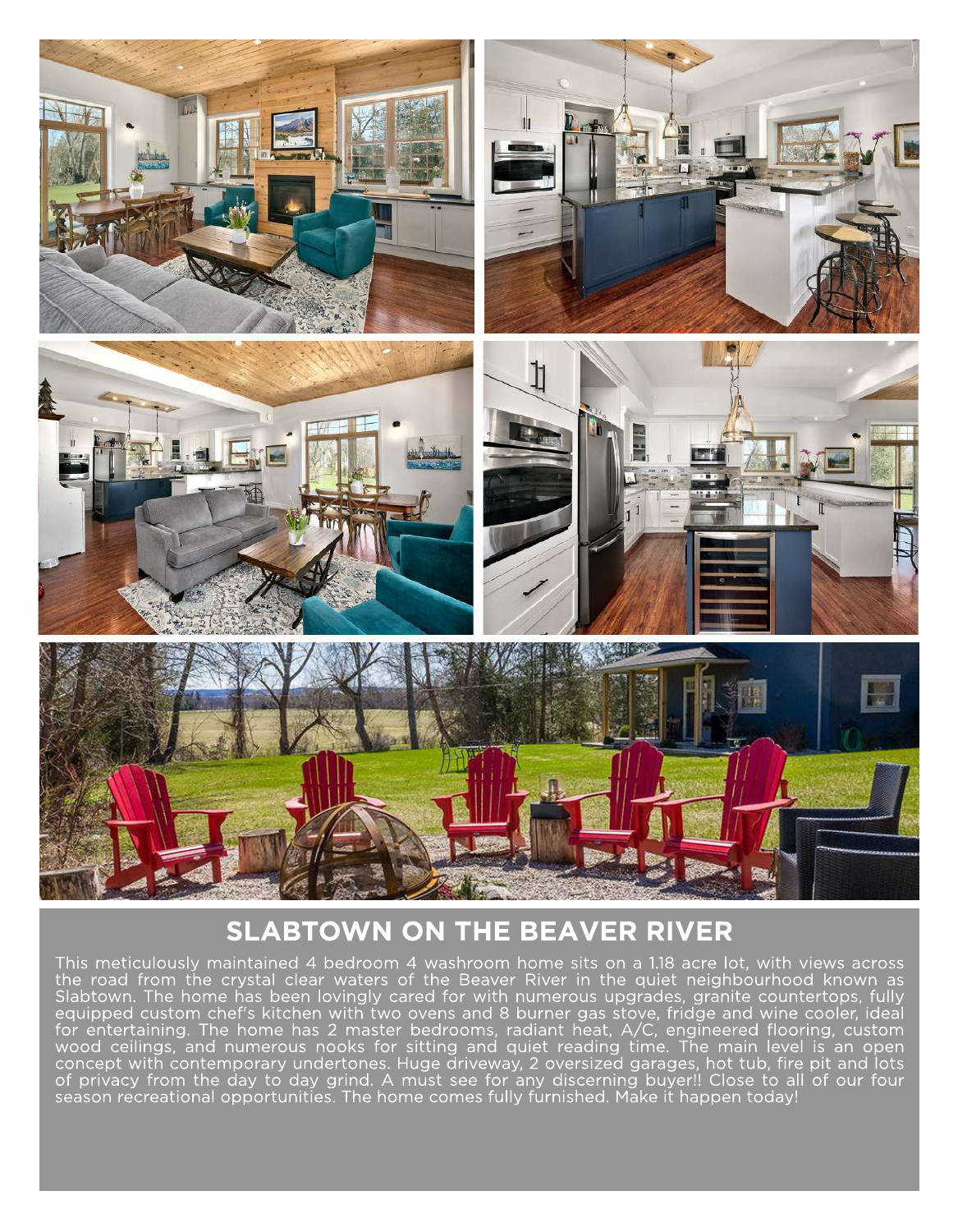



#### FEATURES:

- Just over 1acre across from the Beaver River in the quiet neighbourhood known as Slabtown
- Fully equipped chef's kitchen ideal for entertaining
- Two master suites on the second floor
- Open concept main level with separate family room
- Two over sized garages, hot tub, fire pit and lots of privacy
- Radiant heat, air conditioning
- Comes furnished!
- Close to all four season recreational opportunities

The Blue Mountains located where the Beaver River flows into Nottawasaga Bay. An abundance of recreational activities for all four seasons, most notably the winter. The Village at Blue Mountain has an array of boutiques and stores all within walking distance.